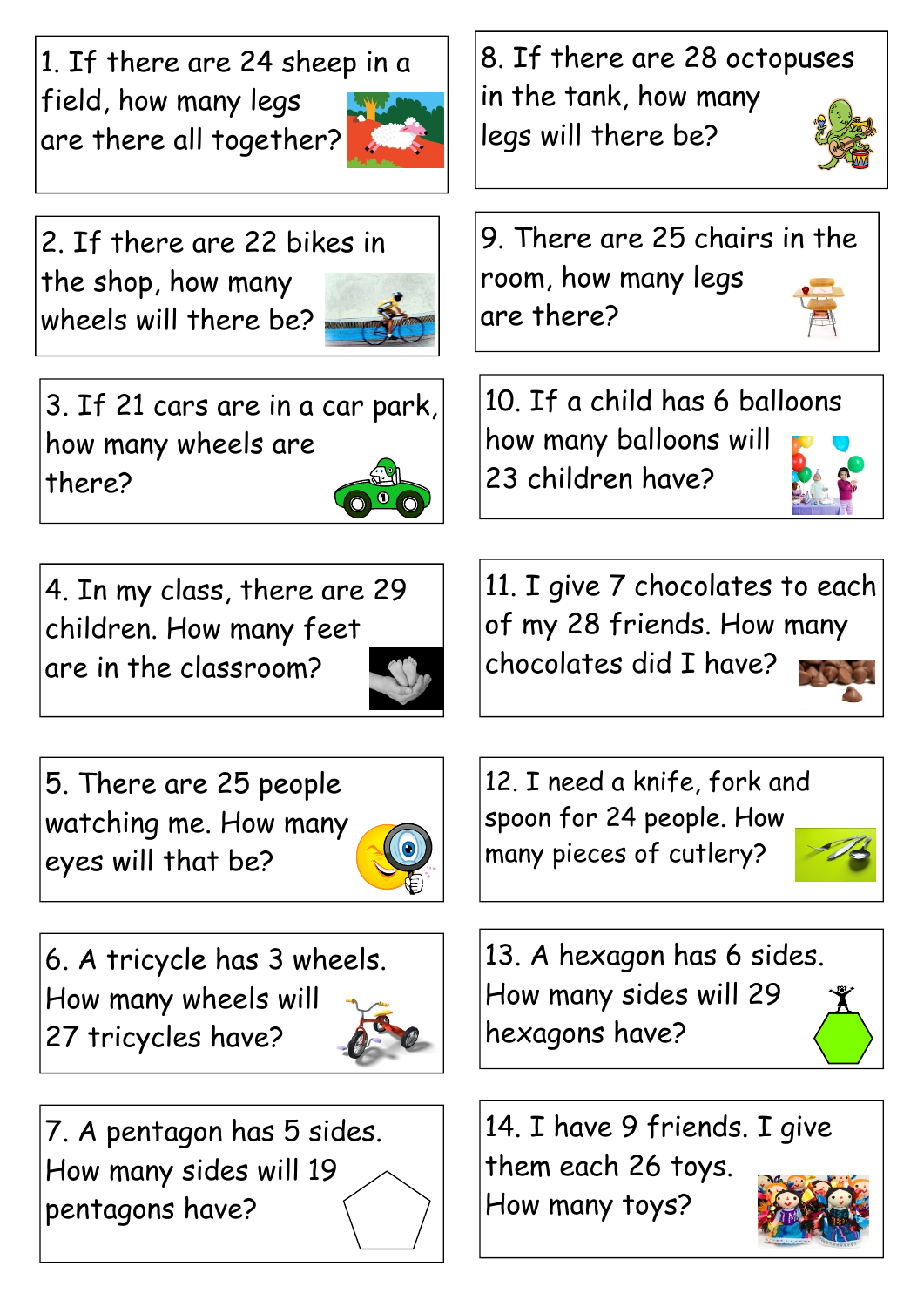1. If there are 14 sheep in a field, how many legs are there all together?



2. If there are 12 bikes in the shop, how many wheels will there be?

3. If 11 cars are in a car park, how many wheels are there?



5. There are 15 people watching me. How many eyes will that be?



6. A tricycle has 3 wheels. How many wheels will 17 tricycles have?



7. A pentagon has 5 sides. How many sides will 19 pentagons have?

8. If there are 18 octopuses in the tank, how many legs will there be?



10. If a child has 6 balloons how many balloons will 13 children have?

11. I give 7 chocolates to each of my 18 friends. How many chocolates did I have?



12. I need a knife, fork and spoon for 14 people. How many pieces of cutlery?



13. A hexagon has 6 sides. How many sides will 19 hexagons have?

14. I have 9 friends. I give them each 16 toys. How many toys?